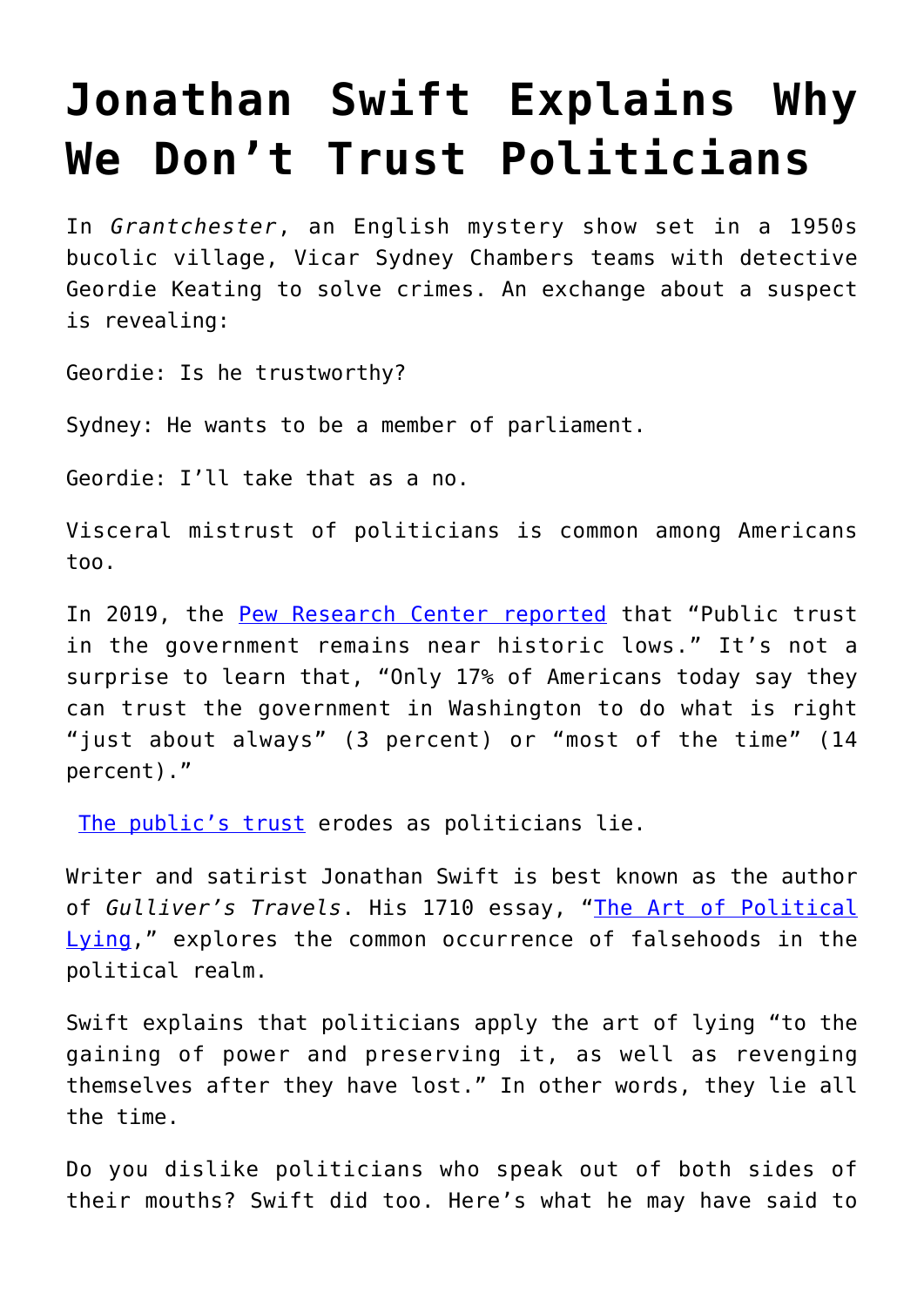recent candidates who opposed ethanol subsidies… until they realized they [had to run in Iowa:](https://www.politico.com/magazine/story/2019/03/05/2020-democrats-ethanol-225517)

*There is one essential point wherein a political liar differs from others of the faculty, that he ought to have but a short memory, which is necessary, according to the various occasions he meets with every hour of differing from himself, and swearing to both sides of a contradiction, as he finds the persons disposed with whom he hath to deal.*

## Political lies are often not exposed until after the damage has been done. Swift wrote,

*Falsehood flies, and truth comes limping after it, so that when men come to be undeceived, it is too late; the jest is over, and the tale hath had its effect: like a man, who hath thought of a good repartee when the discourse is changed, or the company parted; or like a physician, who hath found out an infallible medicine, after the patient is dead.*

Reading Swift, the recent exposure of [political lies about the](https://www.intellectualtakeout.org/article/five-infuriating-takeaways-afghanistan-papers) [Afghanistan War](https://www.intellectualtakeout.org/article/five-infuriating-takeaways-afghanistan-papers) comes to mind. Over \$2 trillion spent, and thousands of lives were lost while lying politicians deceived the public.

## Political liars did significant damage in Swift's era, too:

*Here hath this island of ours, for the greatest part of twenty years, lain under the influence of such counsels and persons, whose principle and interest it was to corrupt our manners, blind our understanding, drain our wealth, and in time destroy our constitution both in church and state, and we at last were brought to the very brink of ruin; yet, by the means of perpetual misrepresentations, have never been able to distinguish between our enemies and friends.*

Not only politicians lie; so do we, according to Swift, with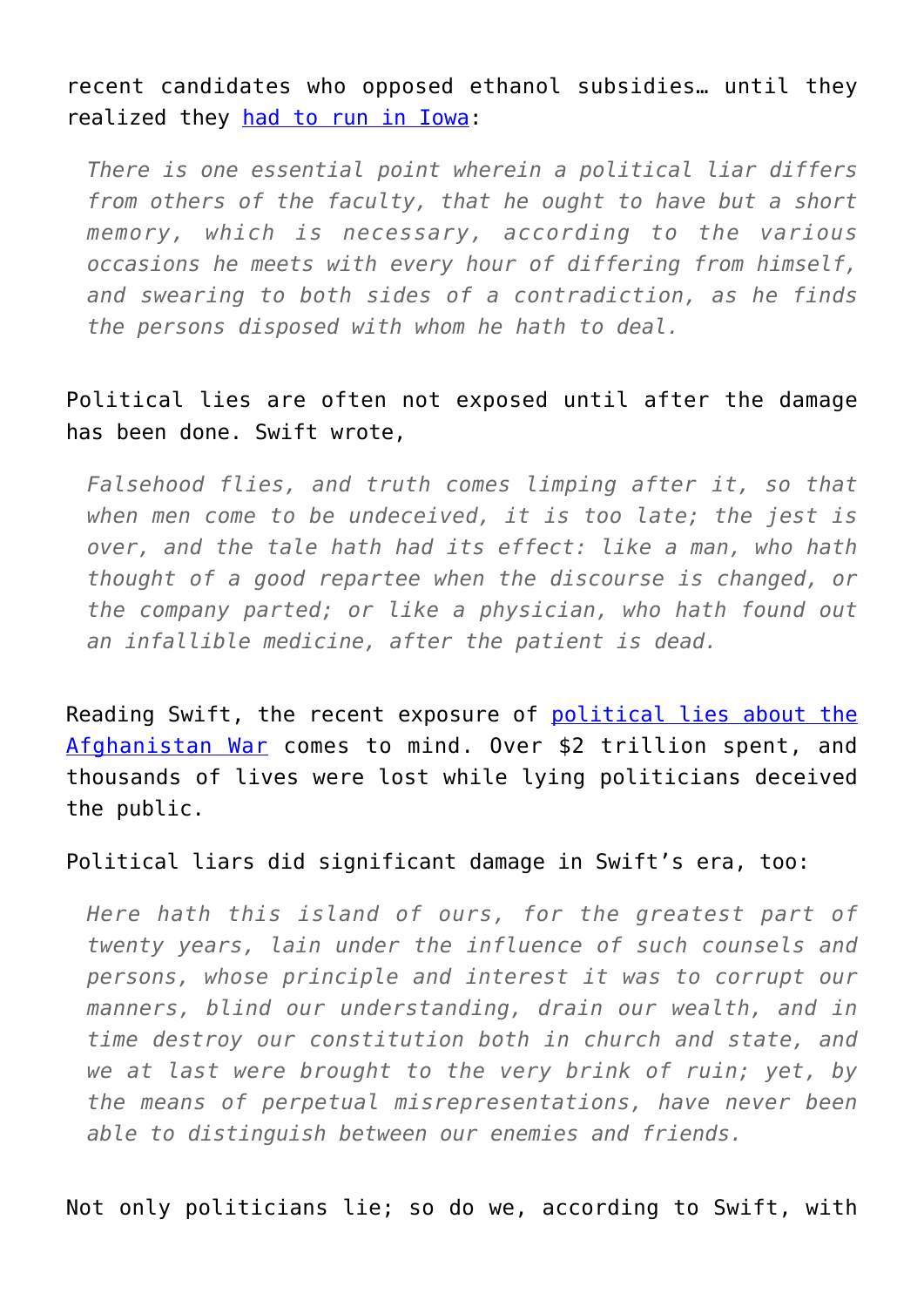## great regularity:

*I have been sometimes thinking, if a man had the art of the second sight for seeing lies…how admirably he might entertain himself in this town, by observing the different shapes, sizes, and colors of those swarms of lies which buzz about the heads of some people, like flies about a horse's ears in summer.*

Unlike in the political arena, commerce exposes those who lie in the marketplace. Advertisements might induce us to buy a product that turns out to be inferior, but then we never buy that product again. In human relationships too we tend to avoid those who lie. Politicians, on the other hand, are relatively insulated from the consequences of their lies.

At the end of the essay, Swift wonders, "Considering that natural disposition in many men to lie, and in multitudes to believe, I have been perplexed what to do with that maxim so frequent in every body's mouth, that truth will at last prevail."

Swift believed that truth rarely prevails until after considerable damage has been done. Reading Swift, we understand why our Founding Fathers put severe limits on the power of politicians.

If politicians continually lie to gain power and stay in control is it not wise to minimize their power?

We ourselves are not innocent. Millions of Americans cheer for the grandiose plans of their favorite politicians and enable their lies. Swift is clear that a politician's lie is strengthened by our eagerness to believe the lie of our favorite politicians:

*A political lie is… delivered to be nursed and dandled by the mob. Sometimes it is produced a monster, and licked into*